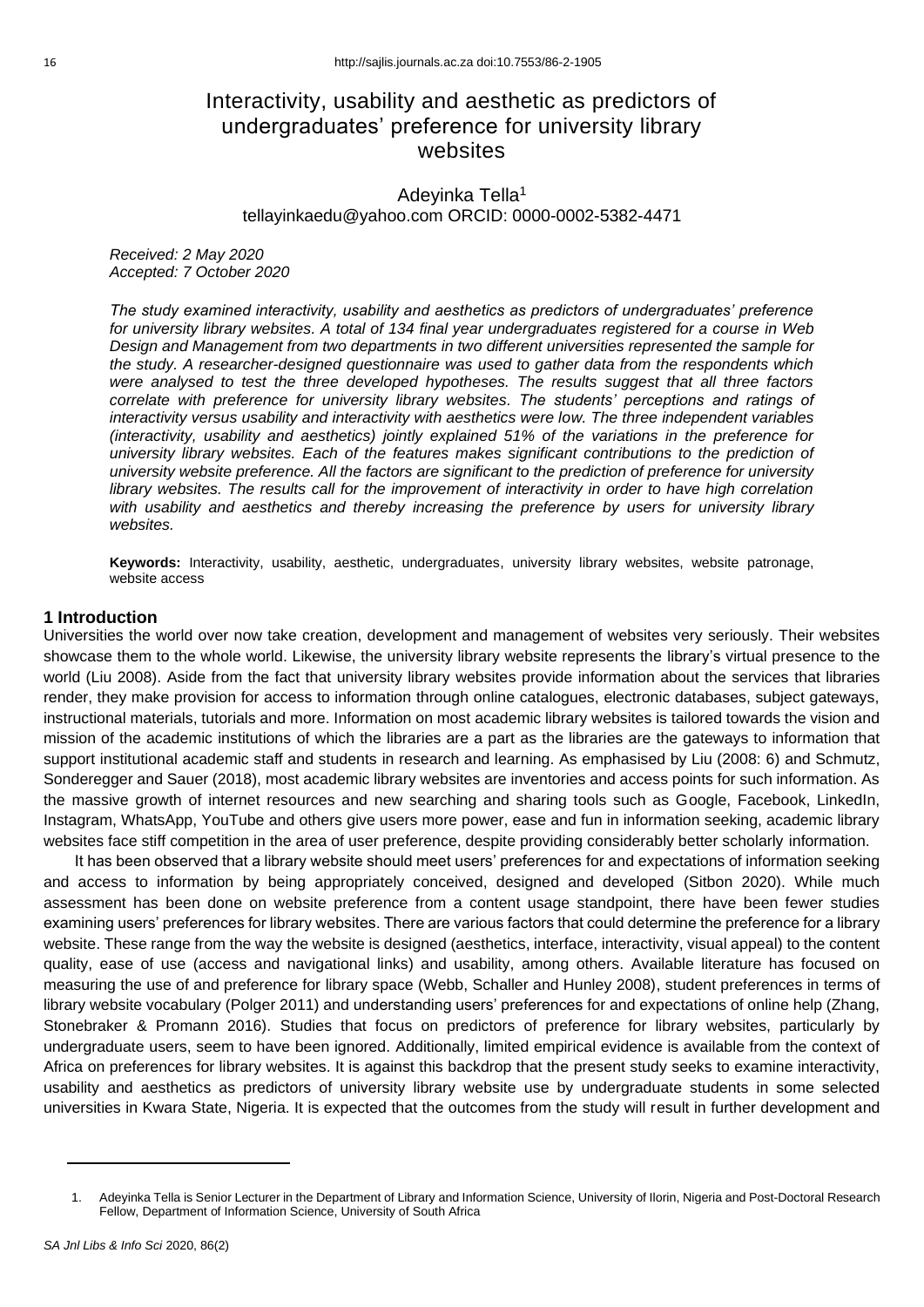improvement of university library websites, not only in Kwara State, Nigeria, but generally in other universities in Nigeria and in Africa as a whole.

# **2 Objectives of the study**

The main objective of the study was to examine interactivity, usability and aesthetics as predictors of use of university library websites by undergraduate students in some selected universities in Kwara State, Nigeria. The specific objectives of the study were to:

- Establish relationships between interactivity and preference for university library websites by undergraduate students.
- Determine the relationship between usability and preference for university library websites.
- Ascertain whether or not aesthetics can determine the preference for a university library website by undergraduate students.
- Discover the joint contribution of interactivity, usability and aesthetics to the prediction of preference for university library websites by undergraduate students.

# **3 Literature review**

This section features a review of relevant literature on the variables of the study which are: website interactivity, website usability, website aesthetic (the independent variables) and website preference (the dependent variable).

# **3.1 Website preference**

Library website preferences are determined by factors such as the patronage, use and acceptance of library websites. 'Preference' in this study means a greater liking for one alternative over others, that is, the preference for one library website over other websites. It is assumed that users will prefer a library website if the site is able to satisfy their informational needs, if it has good navigational links that make it interactive, and if the website appeals to users in terms of colour and design. There are a number of studies that have explored how initial judgments on first interactions with a university library website are made and the factors that determine these judgements; so, also, factors that determine preference for library websites are available (Webb, Schaller & Hunley 2008, Polger 2011, Zhang, Stonebraker & Promann 2016, Schmutz, Sonderegger & Sauer 2017, Schmutz, Sonderegger & Sauer 2019). Factors that determine preference for library websites include, but are not limited to, interactivity, aesthetic, visual appeal, accessibility/navigability, content/information quality, usability and prototypicality. Since all of these factors cannot be investigated in a single study, this study is delimited to just three of the factors: interactivity, usability and aesthetics. These three were chosen because it was observed from the literature that there are limited reports or empirical evidence on any of the three that focus on evaluation of university library websites and that are from the context of information systems research in Africa.

# **3.2 Interactivity**

As indicated by Neelotpaul (2011: 15), interactivity is consequent on a negotiation between the website and users globally and over a period of time. Interactivity creates a strong connection between user and website and can result in a satisfying experience on the part of the user. Lowry et al. (2006) was of the opinion that interactivity can improve website satisfaction. Jiang et al. (2010) explained that websites that reflect user control features can influence cognitive and affective involvement. Jiang et al. (2010) went further to say that websites with corresponding communication usually lead to effective involvement for functional websites. Website interactivity is also a vital contributing factor for brand knowledge components, namely brand awareness (Keng & Lin 2006, Isaias & Blashki 2020) and brand image (Müller & Chandon 2004). Neelotpaul (2011) indicated that the incorporation of interactivity into brands' websites has helped companies in successful online branding. Theoretically, the concept of website interactivity deals with the basis of engagement and attraction that can be interpreted as a natural characteristic in technology-mediated communication and human computer interaction (Chen & Yen 2004). Website interactivity does not only allow users to interact with brands and other customers but also enables them to create their own content on user-generated platforms leading to a more cooperative method of branding. Website interactivity has become a workable way of advancing the communication value of brand websites (de Chernatony 2010) and has been referred to as the interaction between users, between the system and the user, and between the message and the user (Liu & Shrum 2002, Lee, Park & Wise 2013).

As pointed out by Liu (2008), people generally assume interactivity to be a desirable feature for a website, but research on interactivity has produced ambiguous results. Some studies have shown that users can form reliable judgments base on first interactions immediately and this judgment is consequent on factors such as context or visual complexity (Touch et al. 2012). Other studies have confirmed the positive impact of interactivity on users' responses to the website such as their attitude toward the website (Yoo & Stout 2001), while others have found negative effects of interactivity on website visits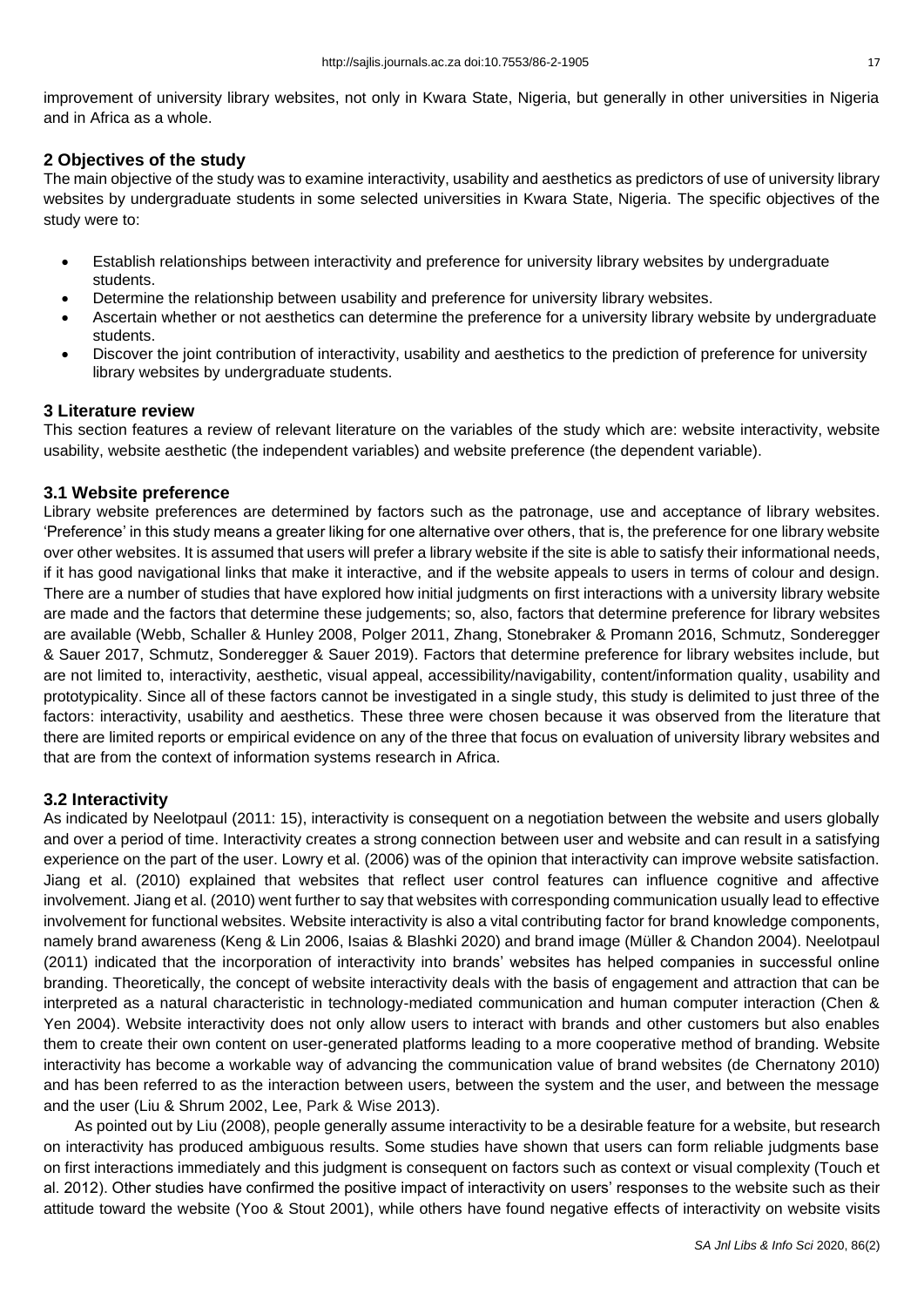(Coyle & Thorson 2001). All of these studies suggest that the mixed results may be partly due to the lack of a uniform idea of what interactivity is. Different understandings of what interactivity is has led to the manipulation of the construct in various ways (for example, Liu & Shrum 2002). As observed from the literature, there have been no conclusive results about how interactivity influences website preference. Therefore, this study hypothesises (H<sub>1</sub>) that: undergraduates' perception of interactivity will not significantly predict undergraduates' preference for university library websites.

#### **3.3 Usability**

Designers and researchers have assumed that usability is the rationale behind users' active involvement with a website (Reinecke et al. 2013). From the literature, usability is regarded as a key variable affecting quality perceptions. Though very difficult to define, some authors have made an attempt. For instance, Brinck, Gergle and Wood (2002) considered usability to include websites that have correct functionally, are efficient to use, are easy to learn and remember, are error tolerant, and are subjectively pleasing, while Oulanov and Pajarillo (2002) postulated that efficiency, helpfulness and adaptability are usability attributes. In his usability test study, Lee (2004) adopted multiple usability criteria such as usefulness, effectiveness, satisfaction, supportiveness, and intuitiveness. Shackel (1991) described usability as a technology's capability used easily and effectively by the specified range of users, given specified training and user support to fulfil the specified range of tasks within the specified range of environmental scenarios. Usability refers to terms such as ease of use and ease of learning that imply providing users with systems requiring minimum cognitive and physical effort to satisfy their needs and expectations (Sindhuja & Surajith 2009, Baumgartner, Sonderegger & Sauer 2019) As argued by Powell (2000), website usability is the extent to which a site can be used by a specified group of users to achieve specified goals with effectiveness, efficiency and satisfaction in a specified context of use. In other words, website usability is a test of the success of a website user in performing a task on the website (Yusof et. al. 2010). As indicated by Mentes and Turan (2012), usability of a library website is central to establishing a healthy communication between the university and its stakeholders. Therefore, it is assumed that healthy communication between university library management and stakeholders can contribute to the governance and management of the university library website in many ways. Similarly, a well-managed library website with high usability can stimulate a healthy dialogue between the university library and its users. It can do so because dialogue plays a central role in communication (Gutierrez-Garcia 2008).

Literature has revealed some relevant studies on usability of websites. For example, Mentes and Turan (2012) evaluated and explored the usability level of Namik Kemal University (NKU) website and provided guidance to develop more usable websites. Their research hypotheses identified six different factors positively associated with website usability. The results revealed that five of the six factors positively and significantly affected the website usability perceptions of NKU members. Results also revealed that some of the demographic factors tested, such as gender and web experience, have significant impacts on usability perceptions of individual users. Furthermore, the study discussed the potential benefits of improved website usability on governance and proposed ways to improve the usability of websites. Joo, Lin and Liu (2011) developed a usability evaluation model in the context of academic libraries. Their study not only proposed the usability evaluation model but also a practical survey tool tailored to academic library websites. The authors verified the reliability and validity of the usability evaluation model empirically using the survey data from actual users. Statistical analyses, such as descriptive statistics, an internal consistency test and a factor analysis, were applied to ensure both the reliability and validity of the website preference evaluation tool. From the document analysis and expert consultation, the study (Joo, Lin and Liu 2011) identified eighteen measurement items to survey the constructs of usability, effectiveness, efficiency and learnability in academic library websites. The tool was then validated with regard to data distribution, reliability, and validity. The results proved the evaluation tool as effective thereby suggesting its acceptance in assessing academic library website usability.

Hammill (2003) evaluated the usability of the Florida International University (FIU) Libraries website based on multiple evaluation categories such as navigation, clarity of vocabulary, and visibility of the website. Using a usability test and posthoc questionnaire, the author measured how efficiently participants used the FIU Libraries' website and the extent of their satisfaction. It was suggested that, besides quantitative measures of efficiency, like number of clicks to complete each task, a qualitative analysis based on users' comments and open questions could also determine usability. In a similar vein, Lee (2004) tested the usability of a research centre library website in Korea. A mixed methods approach involving observation and usability tests in addition to heuristic evaluation and laboratory usability testing, as well as remote usability testing, were adopted. It was discovered that there were user interface problems in the system. The study also identified library website improvement strategies. Jeng's usability model (2006) identified four constructs and sub-attributes of usability from reviews of previous representative usability models and suggested specific measures for each construct. Evaluation studies of university library websites are rare in Nigeria and Africa as a whole despite the fact that extant literature has claimed usability to be an important factor that could lead to preference for a university library website. It is on this note that this study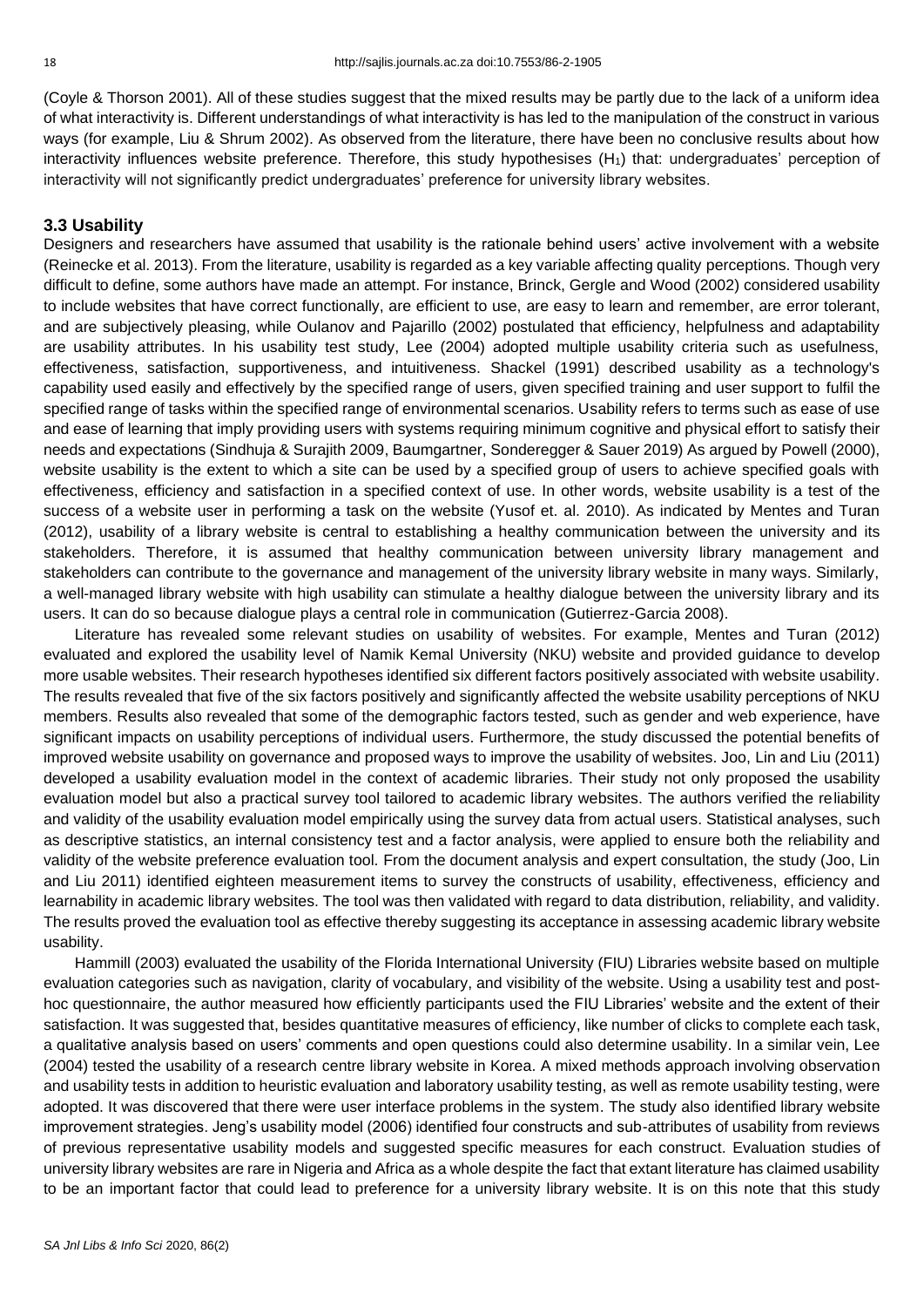hypothesises (H<sub>2</sub>) that: undergraduates' perception of usability will not significantly predict undergraduates' preference for university library websites.

# **3.4 Aesthetics**

Aesthetics is the science of philosophy that deals with the nature of beauty, art and taste as well as with the creation and appreciation of beauty (Brady 2013, Thielsch, Haines & Flacke 2019).). It is also about how things are known through senses. On this note, it is assumed that, for a library website to be effective, there must be a balance between content and design. This was why Lavie and Tractinsky (2004) postulated that aesthetics generally refers to beauty. The beauty, according to them, is commonly applied to things that are pleasing to the senses, to the imagination or to our understanding. In the light of this, aesthetics in this study is understood to mean a beautiful or pleasing appearance of a university library website. What is beautiful may be appealing and therefore preferred. A website must be aesthetically agreeable (Polger 2011). It has been observed that aesthetic response to products and the spontaneous emotional reaction based on visual preferences seem to influence the preference for a product (library website) heavily (Sonderegger & Sauer 2010, Reinecke et al. 2013). This aesthetic response or reaction is not only consequent to judgments about websites, it can also influence them in an interaction that Reinecke et al. (2013) referred to as the "halo effect": websites that are perceived as beautiful are also perceived as usable (Reinecke & Bernstein 2011) and trustworthy too (Lindgaard et al. 2011) and, based on these, users will consequently have a preference for such websites. Since users make reliable judgments within the first fifty to 500 milliseconds (Tractinsky et al. 2006), it is assumed, in this study, that employing low-level image statistics of static website screenshots may likely predict whether a user will like or prefer one site more than another. On this note, therefore, this study postulated that website aesthetics will affect or determine the users' preference for such sites. Therefore, the study hypothesises (H3) that: undergraduates' aesthetic perception will not significantly predict undergraduates' preference for university library websites. Based on  $H_1$ ,  $H_2$  and  $H_3$ , the research model (Figure 1) for the study was developed.



**Figure 1 The conceptual model for the study**

# **5 Methodology**

The design used to carry out this study was a survey. Perusal of some library and information science studies revealed that surveys are commonly used in library and information science or information system research to collect self-reported data from study participants. Survey design was considered appropriate in this study because it allows the researcher to reach a substantial percentage of respondents (students) in the university departments that were covered in the study. Survey design was adopted because it was prominently used in previous related studies (Voorveld, van Noort & Duijn 2013, Jiang et al. 2016, Tella 2019). Two departments from two universities in Kwara State, Nigeria, were involved in the study. They were the Department of Library and Information Science at the University of Ilorin and the Department of Library and Information Science, Kwara State University, Malete, Ilorin. The two departments from the two universities were involved because the researcher currently teaches the course Web Design and Management in one and is an adjunct lecturer in the other. The web design and management course is a two-credit unit that teaches students how to design a website, how to plan a successful website design/development project, and about the processes involved in creating a website, the most cost-effective ways of maintaining and developing a website, what makes a successful website and how to recognise, discuss and critique the individual elements of a website, among others.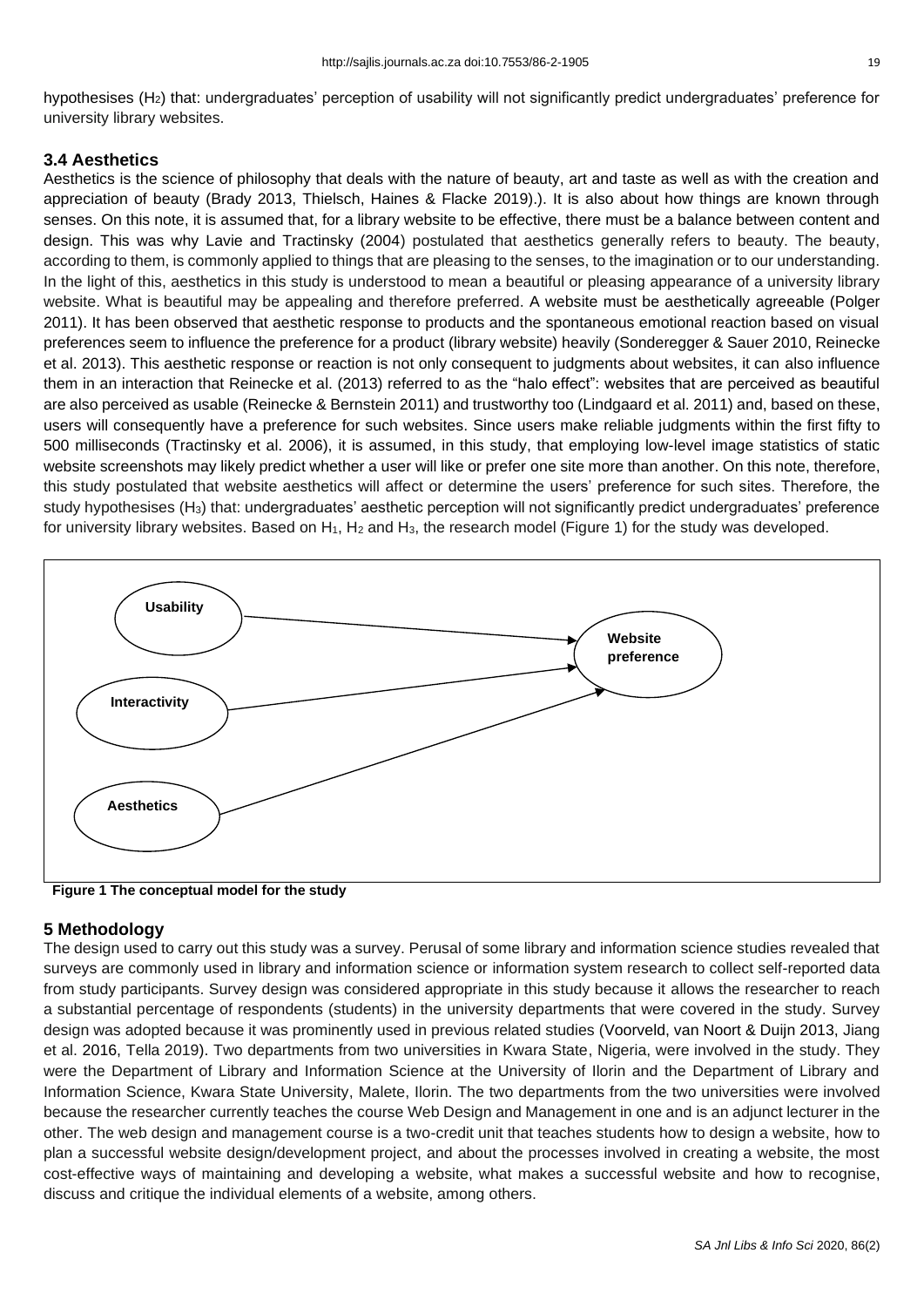The population of the study included all Year Four undergraduate students in the two Library and Information Science (LIS) departments. Students from Year Four were selected because they have completed the course on web design and management and would therefore be the best respondents to the items in the data collection instrument. The total enumerative sampling method was adopted due to the small size of the sample of students in the participating departments. Total enumeration or census survey is a study of every unit, everyone, or everything, in a population. According to Babbie (2013), if a study population is small, it may be preferable to do a census of everyone in the population, rather than take a sample. A census is attractive for a small population for the sake of precision, confidence levels and variability (Kothari 2013, Creswell 2014). It has a high level of accuracy and provides complete statistical coverage. The researcher therefore sampled all 187 fourth-year undergraduates from the two departments covered in the study. Table 1 represents the demographic distribution of respondents from the study.

| Table 1: Demographic distribution of respondents |                       |      |  |  |  |  |
|--------------------------------------------------|-----------------------|------|--|--|--|--|
| Demographics                                     | %<br><b>Frequency</b> |      |  |  |  |  |
| Gender                                           |                       |      |  |  |  |  |
| Male                                             | 63                    | 47   |  |  |  |  |
| Female                                           | 71                    | 53   |  |  |  |  |
| Total                                            | 134                   | 100  |  |  |  |  |
| Age                                              |                       |      |  |  |  |  |
| $21-25$ years                                    | 118                   | 88   |  |  |  |  |
| $26-30$ years                                    | 10                    | 7.5  |  |  |  |  |
| 31-35 years                                      | 6                     | 4.5  |  |  |  |  |
| $36$ years $+$                                   | 0                     | 0    |  |  |  |  |
| <b>Total</b>                                     | 134                   | 100  |  |  |  |  |
| <b>Institution</b>                               |                       |      |  |  |  |  |
| University of Ilorin                             | 73                    | 54.5 |  |  |  |  |
| <b>Kwara State University</b>                    | 61                    | 45.5 |  |  |  |  |
| Total                                            | 134                   | 100  |  |  |  |  |

The research instrument used for data collection in the study was a questionnaire with closed-ended questions whose items were adapted from previous related studies. Section one of the questionnaire focused on demographic characteristics of the respondents. Section two was sub-divided into parts I-IV, each section targeting data on the predictors of the study: interactivity, usability and aesthetics and the criterion, preference. Eight items on website interactivity were adapted from eighteen items measuring perceived interactivity by McMillan and Hwang (2002). The section on usability contained five items adapted from Sauro (2015), while the five items on aesthetics were adapted from Thielsch & Moshagen (2015) and Song and Zinkhan (2003). The six items on website preference were informed by the literature. All twenty-four items in the questionnaire were measured on a five-point Likert scale, from 5 (strongly agree) to 1 (strongly disagree).

To ensure the validity of the instrument used in the study, it was given to two experts whose research areas include web design and management and information systems evaluation. Their comments and suggestions led to the modification of the instrument, thereby authenticating its face and content validity. The reliability of the instrument used was ensured through a test-re-test reliability method of a two-week interval. The responses collected were subjected to Cronbach's alpha. The coefficient alpha reliability for each of the sub-scale of the questionnaire are as follows: interactivity (8 items)  $r = 0.95$ ; usability (5 items)  $r = 0.98$ ; website aesthetics (5 items)  $r = 0.87$ ; and the criterion variable, website preference, with six items, returned an  $r = 0.93$  The overall reliability co-efficient of the twenty-four item instrument reported an  $r = 0.93$ Cronbach's alpha. This high reliability confirmed the adequacy of the instrument for data collection in the study.

Prior to the administration of the instrument, the participants in this study were given two weeks to navigate each other's university library website and observe all that had been discussed in class. Thereafter, the copies of the questionnaire were administered. Participation in the study was voluntary but eventually no one indicated intention to opt out because they found the exercise interesting and educational. As it involved a practical demonstration of what is learnt in class, they were all willing to associate with the study. The instructions given to the respondents at the commencement of the administration of the study made the exercise a very easy one. The exercise was carried out on two different occasions during a lesson of the Web Design and Management course in the fourth-year undergraduate bachelor's degree programme in LIS at both institutions. The data were captured during the first semester 2018/19 academic session. The entire population of 134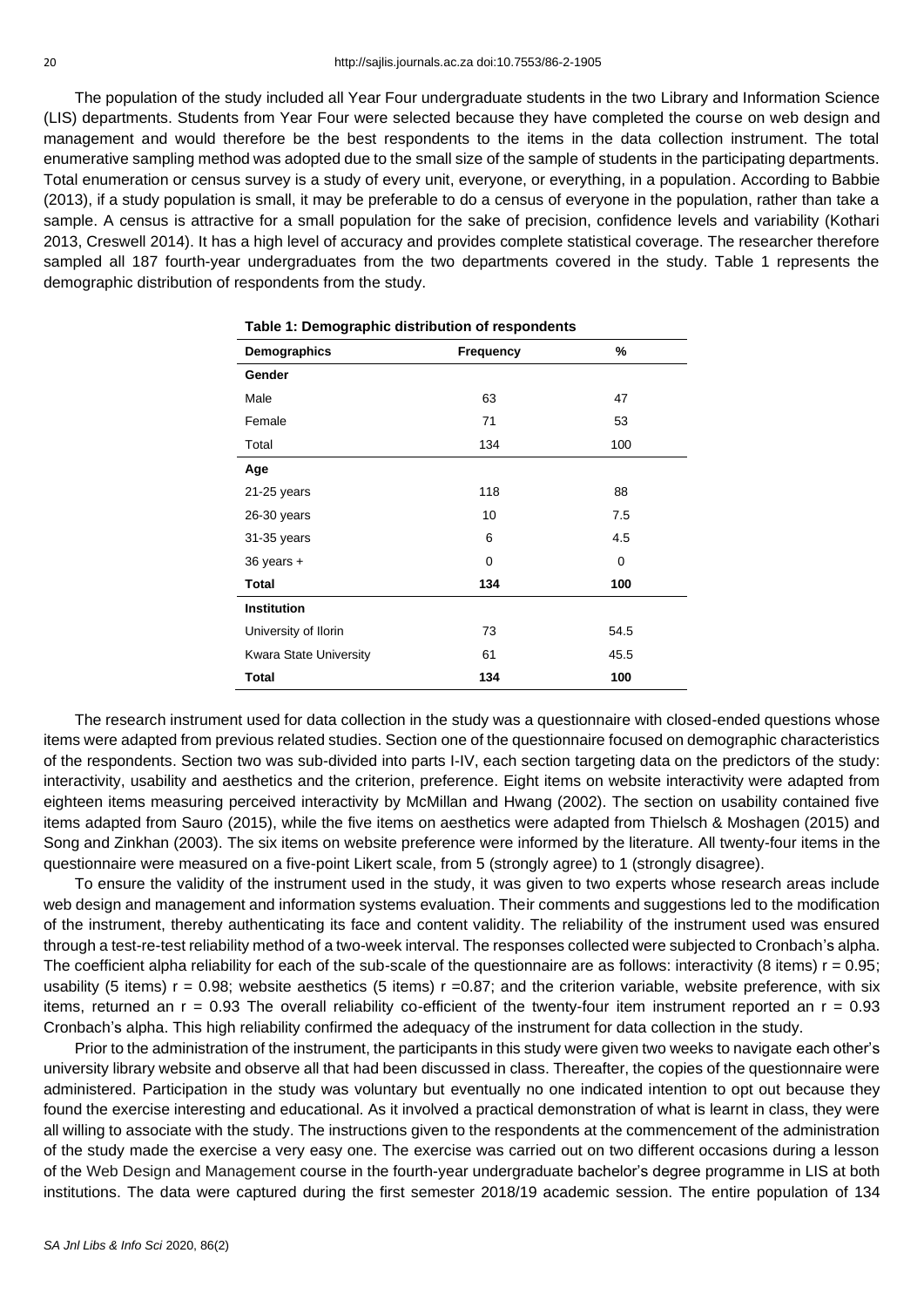students were administered the questionnaire. All the 134 copies of the instrument were properly completed and useful for data analysis, giving a 100% return rate. Descriptive and inferential statistics including percentage, correlation and multiple regression analysis were used to analyse the data. Pearson's correlation coefficient was used to examine the relationships between the dependent variable (preference for university library website) with the independent variables (interactivity, usability and aesthetics) while regression analysis was used to discover the contribution of the independent variables to the dependent variable. A statistical package for social sciences (SPSS 21.0) was used for the coding of the collected data.

# **6 Results**

This section presents the results obtained from the analysis conducted on the four objectives and variables of the study which were interactivity, usability and aesthetics (independent variables) and preference (dependent variable). The analysis was conducted to discover the relationship between the three independent variables and the dependent variable.

# **6.1 Interactivity and website preference**

Table 2 shows the relationship between interactivity and preference for university library websites based on the 134 respondents. The data show the absolute value equal to 0.93 which is considered a positive relationship. This correlation suggests that the two variables have a strong tendency to vary, and thereby indicates that there is a significant relationship between interactivity and preference for a university library website. The values in the table (r = 0.93 and p< 0.05) suggest that the more interactive a university library website, the more the users prefer such a website.

#### **Table 2: Interactivity and preference for university library website**

| <b>Variables</b>      | Pearson correlation co-<br>efficient | P-value | Remark         |  |
|-----------------------|--------------------------------------|---------|----------------|--|
| Website interactivity | 0.93                                 |         |                |  |
| Website preference    |                                      | 0.5     | $S^{\ast\ast}$ |  |

### **6.2 Usability and website preference**

Table 3 shows the relationship between usability and preference for university library websites based on the 134 respondents. The data show the absolute value equal to 0.91 which is considered a positive relationship. The two variables therefore have a strong tendency to vary, indicating that there is a significant relationship between usability features and the preference for a university library website. The values in the table ( $r = 0.91$  and  $p < 0.05$ ) suggest that the more the features of a university library website are usable, the more the users prefer such a website.

| Table 3: Usability and preference for university library website |  |
|------------------------------------------------------------------|--|
|------------------------------------------------------------------|--|

| <b>Variables</b>          | Pearson correlation co-<br>efficient | P-value | Remark   |
|---------------------------|--------------------------------------|---------|----------|
| Website usability         | 0.91                                 |         | $S^{**}$ |
| <b>Website preference</b> |                                      | 0.5     |          |

# **6.3 Aesthetics and website preference**

Table 4 shows the relationship between aesthetics and preference for university library websites based on the 134 respondents. The data show the absolute value equal to 0.93 which is considered a positive relationship. The two variables have a strong tendency to vary, indicating that there is a significant relationship between aesthetics and the preference for a university library website. The values in the table ( $r = 0.87$  and  $p < 0.05$ ) suggest that the aesthetic of a university library website has the capacity to influence the preference for the website by users.

| Table 4: Aesthetics and preference for university library website |                                            |         |                   |  |
|-------------------------------------------------------------------|--------------------------------------------|---------|-------------------|--|
| <b>Variables</b>                                                  | <b>Pearson correlation</b><br>co-efficient | P-value | Remark            |  |
| Website aesthetics                                                | 0.87                                       | 0.5     | $\mathrm{S}^{**}$ |  |
| Website preference                                                |                                            |         |                   |  |

# **6.4 Interactivity, usability, aesthetics and preference for university library**

Table 5 reveals that relationships exist between the entire website preference score and the other related predictors of preference for university library websites. The results show that interactivity had the highest correlation with preference (r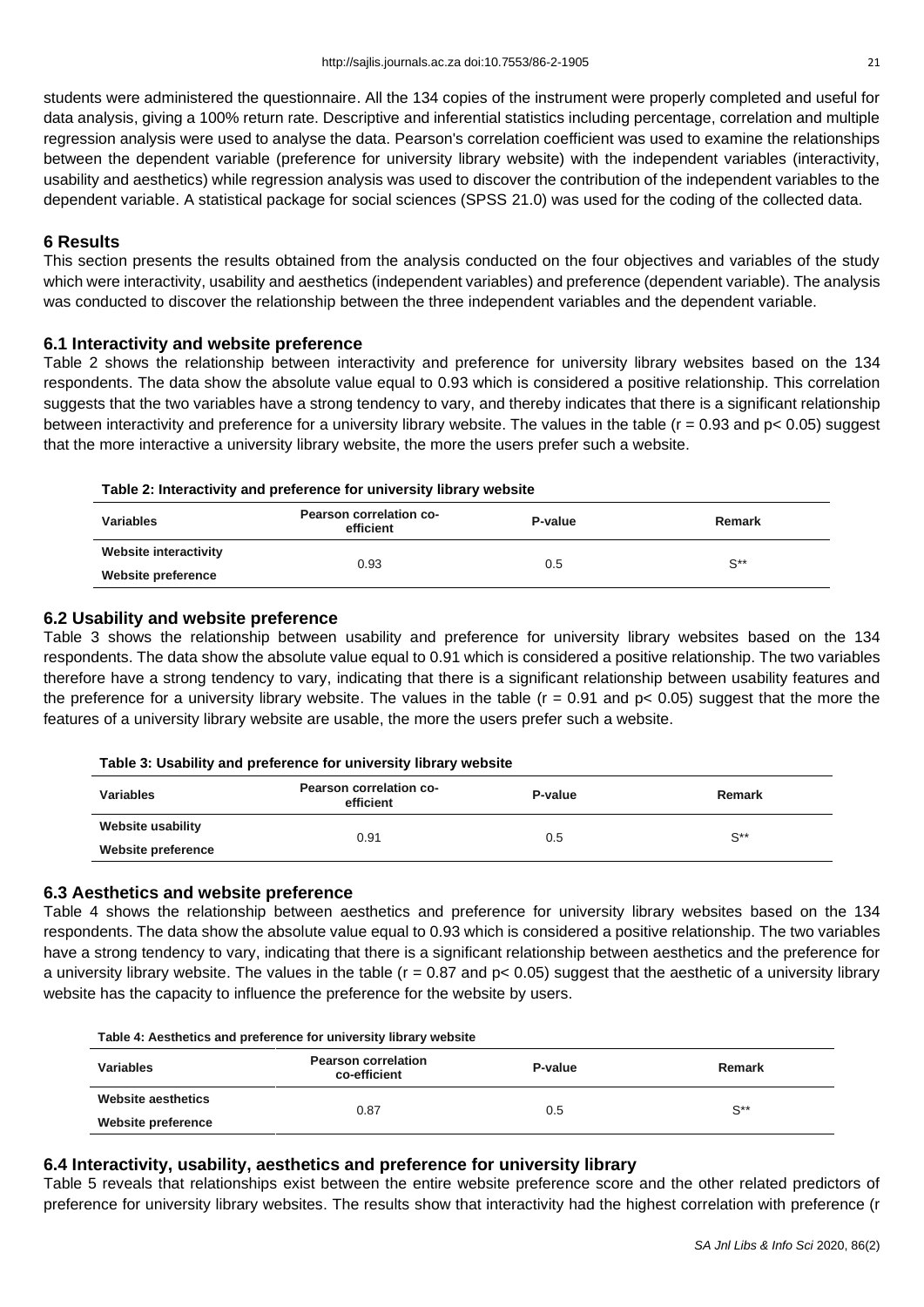$= 0.89$ ), followed by usability (r = 0.87). A correlation of the third factor, website aesthetic, reveals  $r = 0.86$ , suggesting that all three factors correlate with library preference for university library websites. Nevertheless, the results reveal that some correlations are higher than others. Among the highest inter-correlations (higher than 0.5) are interactivity with usability (r  $= 0.56$ ) and usability with aesthetics (r  $= 61$ ), while interactivity with aesthetics is r = 0.50. These high correlations are not surprising considering that the perception of the interactive nature of a website, how usable the website is and the aesthetic of the websites will all prompt users to have a preference for a website that possesses all the factors and features. Some factors had much lower inter-correlations with one another: interactivity with usability  $(r = 0.56)$  and interactivity with aesthetics (r = 0.5). The results indicate that students' perceptions and ratings of interactivity/usability and interactivity with aesthetics were low. This explains why these features are also weakly correlated with usability as reflected in Table 5.

| $\sim$ , and $\sim$ , and the set of the set of the set of the set of the set of the set of the set of the set of the set of the set of the set of the set of the set of the set of the set of the set of the set of the set of t |       |          |                    |               |                  |                   |
|-----------------------------------------------------------------------------------------------------------------------------------------------------------------------------------------------------------------------------------|-------|----------|--------------------|---------------|------------------|-------------------|
| <b>Factors</b>                                                                                                                                                                                                                    | Mean  | Std dev. | Lib web preference | Interactivity | <b>Usability</b> | <b>Aesthetics</b> |
| Library website preference                                                                                                                                                                                                        | 23.51 | 16.45    | 1.000              |               |                  |                   |
| Interactivity                                                                                                                                                                                                                     | 18.22 | 10.21    | 0.888              | 1.000         |                  |                   |
| <b>Usability</b>                                                                                                                                                                                                                  | 16.44 | 8.18     | 0.867              | 0.561         | 1.000            |                   |
| <b>Aesthetics</b>                                                                                                                                                                                                                 | 16.38 | 8.02     | 0.858              | 0.502         | 0.614            | 1.000             |

**Table 5: Descriptive and inter-correlational matrix among website preference predictors**

# **6.5 Model summary**

Table 6a presents the results of the regression of university websites preference on the three preference predictors-related variables/features. The regression results show an adjusted R-squared value of 0.523 (Table 6a) and an F-ratio of 50.83 (Table 6b), the latter of which is significant at 0.05 level (0.000 < 0.05). These results indicate that the three independent variables (interactivity, usability and aesthetics) jointly (as indicated by the R-squared value) explained or predicted 51.1% of the variations in the preference for university library websites. The prediction is also significant, as indicated by the Fratio. Table 6c provides information on the individual contributions of each of the three features in predicting preference for a university library website. The results show, firstly, that each of the features make significant contributions to the prediction (as indicated by the significance of the t-values, which are greater than 0.05, as shown in the right-hand column of Table 6c). Secondly, the standardised coefficients (Beta values), which indicate relative strength of each feature in the prediction of preference for a library website, show that interactivity contributed the most to the prediction of website preference (Beta value = 0.318), followed by usability (Beta = 0.244) and aesthetics (Beta = 0.226). These results imply that all the predictors/factors exert significant contribution to the prediction of preference for university library websites.

| Table ou. Inequestion of university instary websites preference related<br>factors (N=134) |       |
|--------------------------------------------------------------------------------------------|-------|
| Multiple R                                                                                 | 0.646 |
| R-squared                                                                                  | 0.511 |

# **Table 6a: Regression of university library websites preference related**

| Multiple R                    | 0.646       |
|-------------------------------|-------------|
| R-squared                     | 0.511       |
| Adjusted R-squared            | 0.501       |
| Std. Error of the estimate    | 4.634       |
| Log-likelihood function value | $-1510.117$ |

#### **Table 6b: ANOVA of university library websites preference related factors (N=134)**

|                 | Sum of<br><b>Squares</b> | Df  | <b>Mean Square</b>  |       | Sig. |
|-----------------|--------------------------|-----|---------------------|-------|------|
| Regression      | 13120.155                | 3   | 4,373.385<br>86.032 | 50.83 | 0    |
| <b>Residual</b> | 11270.271                | 131 |                     |       |      |
| Total           | 24,390.426               | 134 |                     |       |      |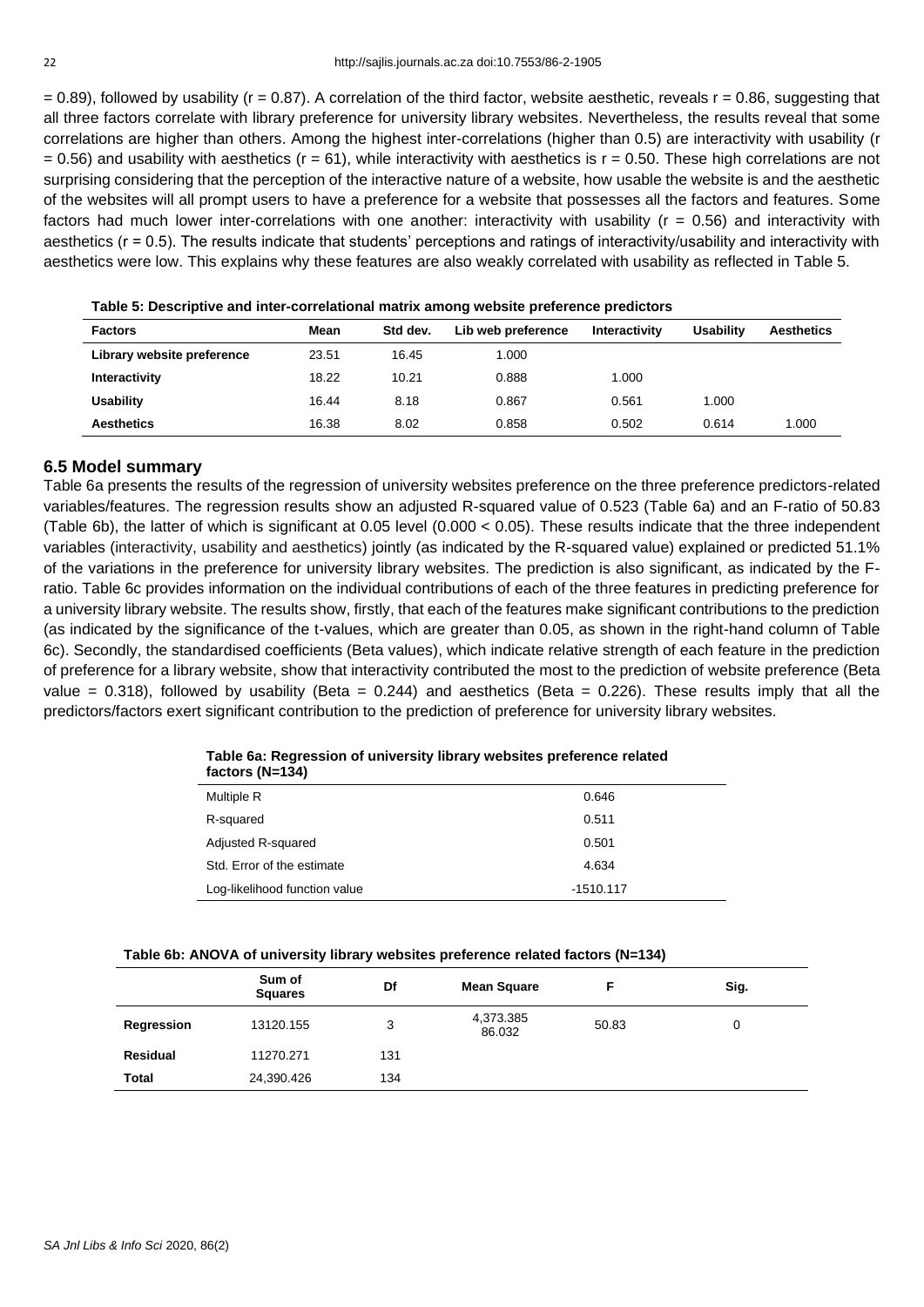#### **Table 6c: Coefficients**

|                              | Unstandardised<br>coefficients |                   | <b>Standardised</b><br>coefficients |            |          |       |
|------------------------------|--------------------------------|-------------------|-------------------------------------|------------|----------|-------|
|                              | в                              | <b>Std. Error</b> | <b>Beta</b>                         | Std. Error |          | Sig.  |
| <b>Preference (constant)</b> | $-0.759$                       | 0.877             |                                     | 0.059      | $-0.988$ | 0.368 |
| Interactivity                | 0.552                          | 0.080             | 0.318                               | 0.053      | 8.18     | 0     |
| <b>Usability</b>             | 0.449                          | 0.079             | 0.244                               | 0.048      | 4.66     | 0     |
| <b>Aesthetics</b>            | 0.437                          | 0.070             | 0.226                               | 0.043      | 5.52     | 0     |

# **7 Discussion of findings**

The results suggest that all three factors correlate with preference for university library websites. This is not a coincidence following the earlier explanation that the three predictive factors are important. Some studies have confirmed the positive impact of interactivity on users' response such as attitude toward websites (Yoo & Stout 2001); other studies have found little or even a negative effect of interactivity (Coyle and Thorson 2001). Similarly, other studies have indicated the significance of usability and aesthetics as they determine preference for and judgment of websites; university library websites are no exception. For instance, Mentes and Turan (2012) indicated that usability of the website plays a central role in establishing a healthy communication between the university and its stakeholders. Tella (2019) also emphasised that, for a library website to be effective, there must be a balance between content and design. The effectiveness of a website can make the users prefer the site over others.

The results indicate that the students' perceptions and ratings of interactivity/usability and interactivity with aesthetics were low. Though the rating is low, it is a little above average. The result confirms the finding of Jiang et al. (2016), that websites with reciprocal communication result in effective involvement for functional brands. Similarly, website interactivity has been referred to as a vital contributing factor of brand knowledge components, namely brand awareness (Keng & Lin 2006) and brand image (Müller & Chandon 2004). Neelotpaul (2011) indicated that "the incorporation of interactivity in brands' websites has helped companies in successful online branding". However, despite being low, the factors are considered very important when judging the preference for university websites. Notably, some studies have shown that users can form reliable judgments based on their first interaction and this judgment may be consequent on factors such as context or visual complexity (Touch et al. 2012). Similarly, as mentioned, studies have confirmed the positive impact of interactivity on users' response such as attitude toward websites (Yoo & Stout 2001), while others have found little or even a negative effect of interactivity (Coyle and Thorson 2001). All of these lend credence to the findings in this study.

The three independent variables (interactivity, usability and aesthetics) jointly explained or predicted the variations in the preference for a university library website. Each of the features makes significant contributions to the prediction of preference. All the predictors/factors exert significant contribution to the prediction of preference for a university library website. These, as well, are not coincidences. As observed from the literature, it is evident that websites with the features expected by users will be preferred over others.

#### **8 Conclusion**

Extant literature has revealed factors that could determine user preference for a library website. These are websites designed in terms of aesthetics, interface, interactivity, visual appeal and content quality, ease of use in terms of access and navigational links, and usability among others. Available studies only focused on library space, use, and preferences, charting a path toward increased engagement and student preferences in library website vocabulary. Studies that focus on predictors of preference for library websites, particularly by undergraduate users and in the context of Africa, are limited. The results of this study suggest that all three factors that have been studied correlate with preference for university library website. The students' perceptions and ratings of interactivity versus usability and interactivity with aesthetics were low. The three independent variables jointly explained 51% of the variations in the preference for university library websites. They are good determinants of preference for university library websites.

Based on the findings, the study recommends that interactivity features should be improved so as to have a high correlation with usability and aesthetics. Similarly, library website administrators and designers should not take it for granted that the usability and aesthetics of websites are acceptable but rather improve on them constantly since the information landscape is dynamic. The findings in this study imply that the more interactive a university library website is, the more preference undergraduate students' users will have for it and consequently increase the website's patronage. Similarly, the more usable undergraduate users find a university library website to be, the more the preference for it. A well-designed university library will likely attract users and increase preference for it. The message here is that university library websites should be designed in more interactive, usable and aesthetic ways.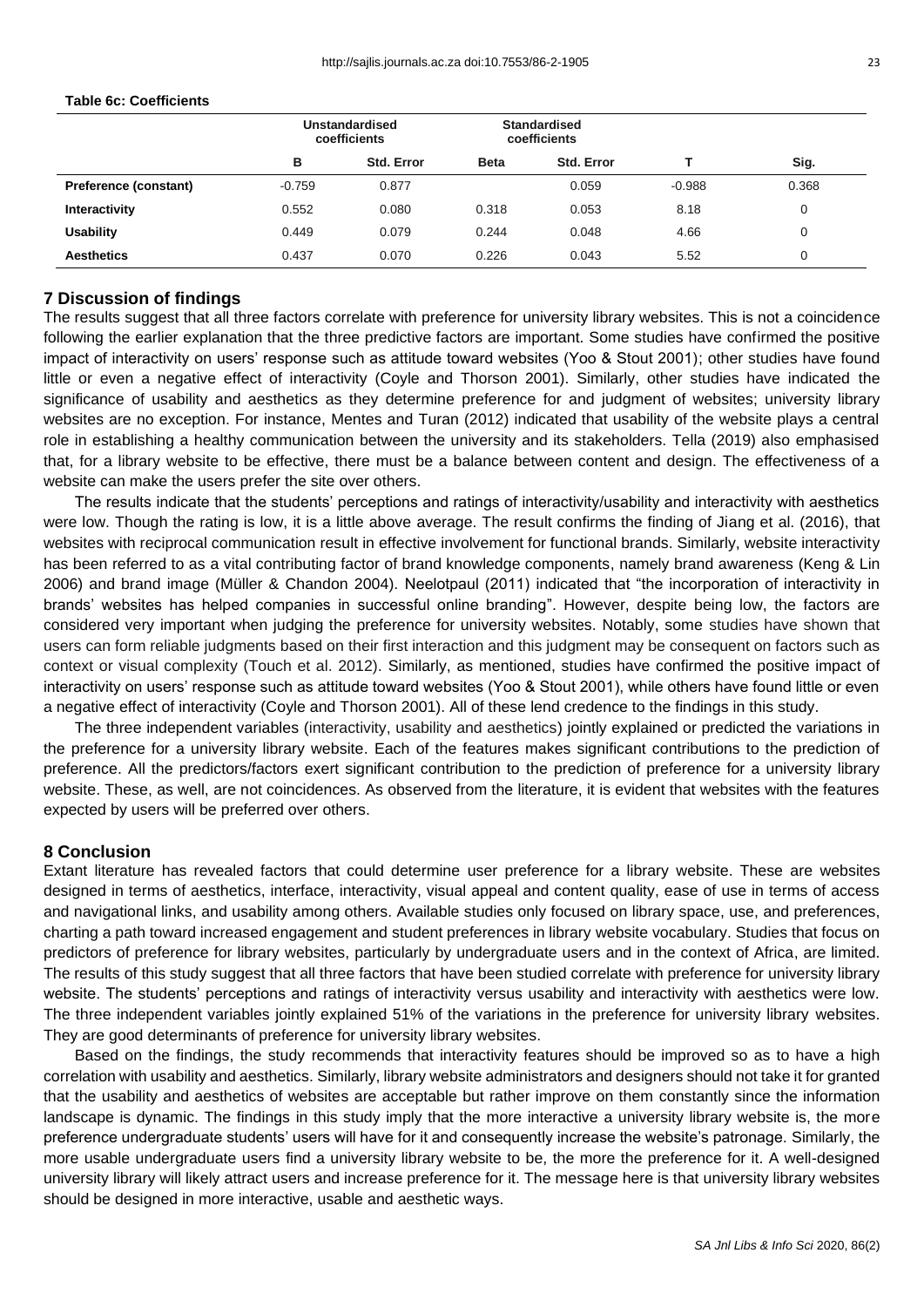# **References**

- Babbie, E. 2013. *The basics of social research*. 6th ed. Wadsworth: Cengage Learning.
- Baumgartner, J., Sonderegger, A. and Sauer, J. 2019. No need to read: developing a pictorial single-item scale for measuring perceived usability. *International Journal of Human-Computer Studies*, 122: 78–89.
- Brady, E. 2013. *The sublime in modern philosophy: aesthetics, ethics, and nature*. Cambridge: Cambridge University Press.
- Brinck, T., Gergle, D. and Wood, S. 2002. *Usability for the web: designing web sites that work*. San Francisco, CA.: Morgan Kaufmann.
- Chen, K. and Yen, D.C. 2004. Improving the quality of online presence through interactivity. *Information Management*, 42(1): 217–226.
- Creswell, W.J. 2014. *Research design: qualitative, quantitative and mixed methods approaches*. London: Sage.
- Coyle, J.S. and Thorson, E. 2001. The effects of progressive levels of interactivity and vividness in web marketing sites. *[Journal of Advertising](https://www.researchgate.net/journal/0091-3367_Journal_of_Advertising)*, 30(3), 65–77.
- De Chernatony, L. 2010. *From brand vision to brand evaluation*. 3<sup>rd</sup> ed. Oxford: Butterworth- Heinemann.
- Gutierrez-Garcia, E. 2008. Corporate communication in corporate governance: why should it be managed strategically: the Spanish case. Paper presented at the Euprera 2008 Congress: Institutionalizing Public Relations and Corporate Communications. 16-18 October 2008. Milan.
- Jiang, Z., Chan, J., Tan, B.C. and Chua, W.S. 2010. Effects of interactivity on website involvement and purchase intention. *Journal of the Association for Information Systems*, 11(1): 34–59.
- Jiang, Z. J., WeiquanWang, W., Tan, B.C.Y. and Yu, J. 2016. The determinants and impacts of aesthetics in users' first interaction with websites. *Journal of Management Information Systems*, 33(1): 229–259.
- Jeng, J. 2006. Usability of the digital library: an evaluation model. Ph.D. thesis. Rutgers University.
- Joo, S., Lin, S. and Lu, K. 2011. A usability evaluation model for academic library websites: efficiency, effectiveness and learnability. *Journal of Library and Information Studies*, 9(2): 11–26.
- Hammill, S. 2003. Usability testing at Florida International University Libraries: what we learned. *Electronic Journal of Academic and Special Librarianship*, 4(1): 21–40.
- Isaias, P. and Blashki, K. 2020. *Interactivity and the future of the human-computer interface*. Hershey, PA: IGI Global. DOI:10.4018/978-1-7998-2637-8.
- Keng, C.J. and Lin, H.Y. 2006. Impact of tele-presence levels on internet advertising effects. *Cyber Psychology & Behavior*, 9(1): 82–94.
- Kothari, C.R. 2013. *Research methodology: theory and techniques*, 2<sup>nd</sup> ed. New Delhi: New Age.
- Lavie, T. and Tractinsky, N. 2004. Assessing dimensions of perceived visual aesthetics of web sites. *International Journal of Human-Computer Studies*, 60: 269–298.
- Lee, J., Park, H. and Wise, K. 2013. Brand interactivity and its effects on the outcomes of advergame play. *New Media & Society*. DOI:10.1177/1461444813504267.
- Lee, K.P. 2004. *A study on the improvement plan by analyzing user interaction pattern with the RISS*. Technical Report KR2004-17. Seoul: KERIS.
- Lindgaard, G., Dudek, C., Sen, D., Sumegi, L. and Noonan, P. 2011. An exploration of relations between visual appeal, trustworthiness and perceived usability of homepages. *ACM Transactions on Computer-Human Interaction*, 18(1): 15–20.
- Liu, S. 2008. Engaging users: the future of academic library websites. *College and Undergraduate Libraries*, 69(1): 6–26.
- Liu, Y. and Shrum, L.J. 2002. What is interactivity and is it always such a good thing? Implications of definition, person, and situation for the influence of interactivity on advertising effectiveness. *Journal of Advertising*, 31(4): 54–64.
- Lowry, P.B., Spaulding, T., Wells, T., Moody, G., Moffit, K. and Madariaga, S. 2006. A theoretical model and empirical results linking website interactivity and usability satisfaction. Proceedings of the 39th Annual Hawaii International Conference on System Sciences (HICSS'06). Kauia, HI, USA: IEEE. 123a–123a. DOI:10.1109/HICSS.2006.33.
- McMillan, S.J. and Hwang, J.S. 2002. Measures of perceived interactivity: an exploration of the role of direction of communication, user control, and time in shaping perceptions of interactivity. *Journal of Advertising*, 31(3): 29–42.
- Mentes, S.A. and Turan, A.R. 2012. Assessing the usability of university websites: an empirical study on Namik Kemal University. *The Turkish Online Journal of Educational Technology*, 11(3): 61–69.
- Müller, B. and Chandon, J. 2004. The impact of a world wide web site visit on brand image in the motor vehicle and mobile telephone industries. *Journal of Marketing Communications*, 10(2): 153–165.
- Neelotpaul, B. 2011. A study on interactivity and online branding. *Advances in Management*, 4(1): 20–29.
- Oulanov, A. and Pajarillo, E.J.Y. 2002. CUNY Web: usability study of the web-based GUI version of the bibliographic database of the City University of New York (CUNY). *The Electronic Library*, 20(6): 481–487.
- Polger, M.K. 2011. Student preferences in library website vocabulary. *Library Philosophy and Practice (e-journal)*, 618. [Online]. http://digitalcommons.unl.edu/libphilprac/618.
- Powell, T.A. 2000. *Web design: the complete reference*. Berkeley, McGraw-Hill Press.
- Reinecke, K. and Bernstein, A. 2011. Improving performance, perceived usability, and aesthetics with culturally adaptive user interfaces. *Transactions on Computer-Human Interaction*, 18(2):8. DOI:10.1145/1970378.1970382.